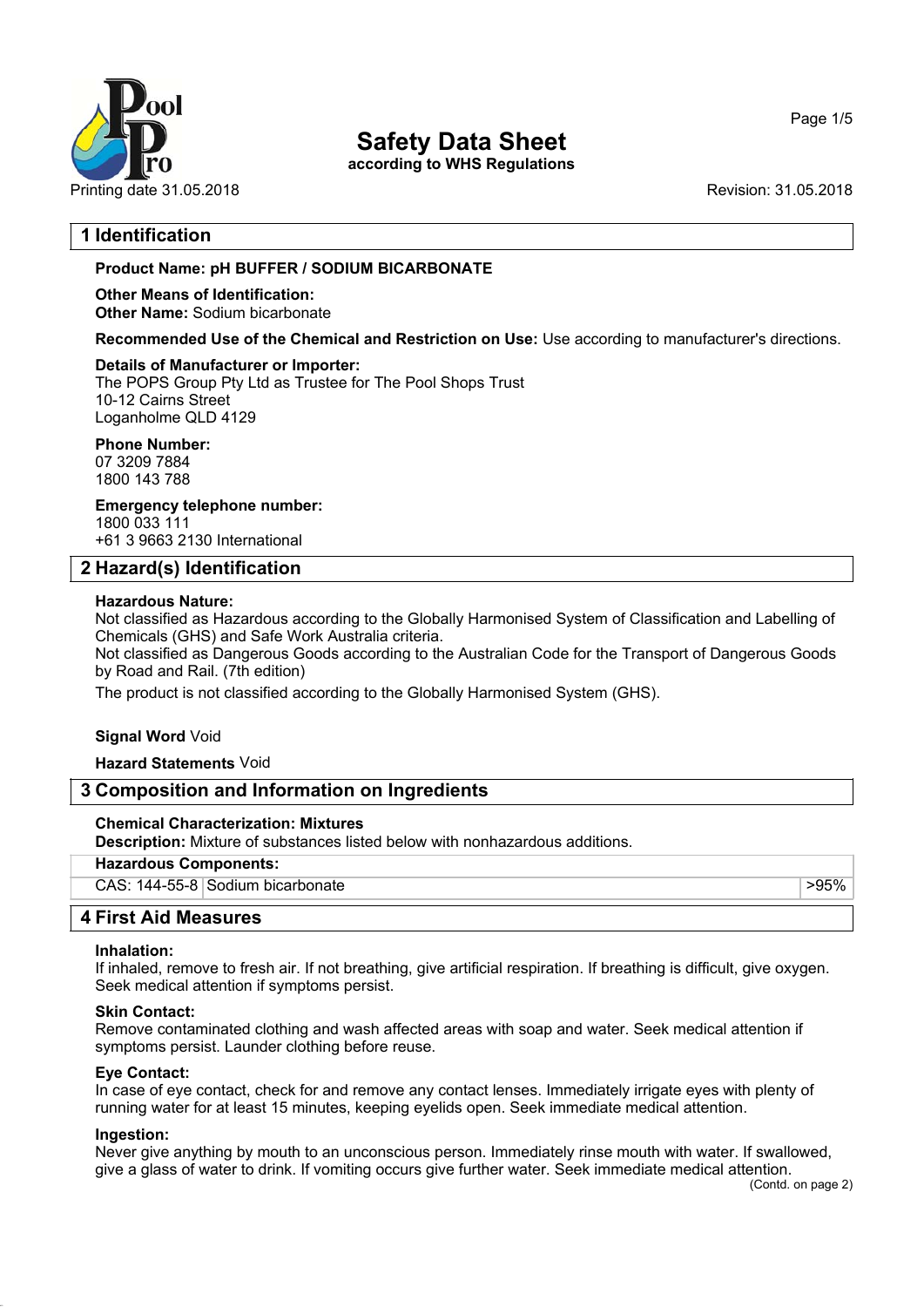**according to WHS Regulations**

Printing date 31.05.2018 **Revision: 31.05.2018** Revision: 31.05.2018

## **Product Name: pH BUFFER / SODIUM BICARBONATE**

(Contd. of page 1)

## **Symptoms Caused by Exposure:**

Inhalation: Breathing in dust may result in respiratory irritation.

Skin Contact: Contact with skin will result in mild irritation.

Eye Contact: Exposure to the dust may cause discomfort due to particulate nature. May cause physical irritation to the eyes.

Ingestion: Ingestion of large amounts can cause gastrointestinal disturbance, nausea, vomiting and diarrhoea.

## **5 Fire Fighting Measures**

#### **Suitable Extinguishing Media:**

Water fog or if unavailable fine water spray, foam and dry agent (carbon dioxide, dry chemical powder).

## **Specific Hazards Arising from the Chemical:**

Decomposes on heating emitting toxic fumes, including those of oxides of carbon and sodium. Product is not combustible or flammable but may decompose in a fire. Containers close to fire should be removed if safe to do so.

## **Special Protective Equipment and Precautions for Fire Fighters:**

When fighting a major fire wear self-contained breathing apparatus and protective equipment.

## **6 Accidental Release Measures**

#### **Personal Precautions, Protective Equipment and Emergency Procedures:**

Wear full protective clothing. Evacuate all non-essential personnel from affected area. Ensure adequate ventilation. Do not breathe dust.

#### **Environmental Precautions:**

In the event of a major spill, prevent spillage from entering drains or water courses.

#### **Methods and Materials for Containment and Cleaning Up:**

Stop leak if safe to do so. Sweep or vacuum up, but avoid generating dust. Collect and seal in properly labelled containers or drums for disposal. Wash area down with excess water.

## **7 Handling and Storage**

#### **Precautions for Safe Handling:**

Use of safe work practices are recommended to avoid eye or skin contact and inhalation of dust. Food, beverages and tobacco products should not be stored or consumed where this material is in use. Always wash hands before smoking, eating, drinking or using the toilet. Wash contaminated clothing and other protective equipment before storage or re-use. Provide eyewash fountains and safety showers in close proximity to points of potential exposure.

#### **Conditions for Safe Storage:**

Store in a cool, dry, well ventilated place and out of direct sunlight. Keep containers tightly closed when not in use. Protect containers from physical damage. Store at temperatures below 50 ℃. Protect from moisture. Store away from strong acids and strong oxidising agents. Check regularly for spills. Suitable container materials: Polyethylene, polypropylene or woven plastic material.

## **8 Exposure Controls and Personal Protection**

**Exposure Standards:** Rouge dust: TWA - 10mg/m3

#### **Engineering Controls:**

Local exhaust ventilation is recommended when dusts can be released in excess of established airborne exposure limits.

(Contd. on page 3)

Page 2/5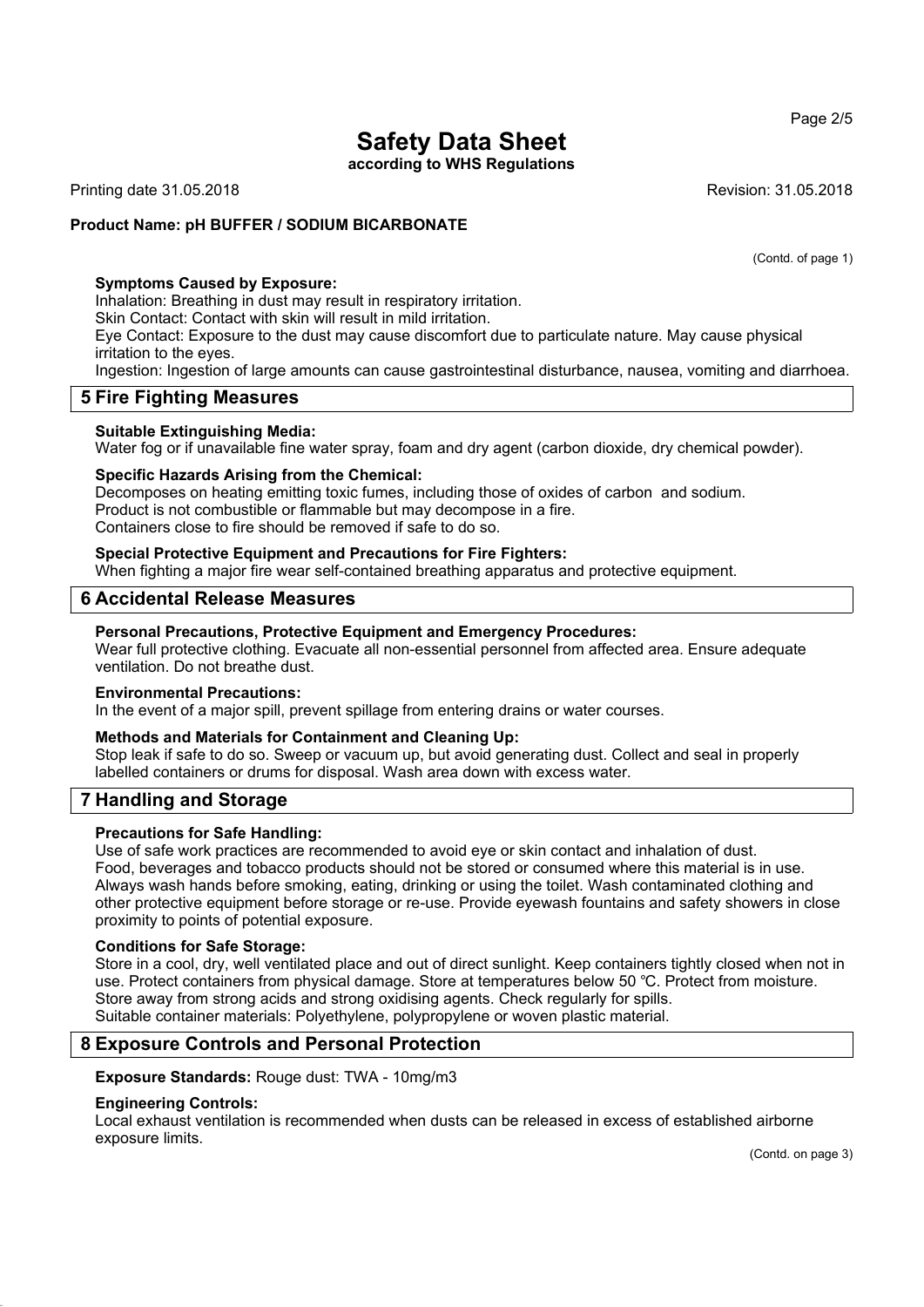**according to WHS Regulations**

Printing date 31.05.2018 **Revision: 31.05.2018** Revision: 31.05.2018

#### **Product Name: pH BUFFER / SODIUM BICARBONATE**

(Contd. of page 2)

#### **Respiratory Protection:**

Where an inhalation risk exists, wear a Class P1 (particulate) respirator. At high dust levels, wear a powered air purifying respirator (PAPR) with Class P3 (Particulate) filter or an air-line respirator or a full-face Class P3 (particulate) respirator. See Australian/New Zealand Standards AS/NZS 1715 and 1716 for more information.

#### **Skin Protection:**

PVC, PVA, nitrile, neoprene, rubber or vinyl gloves should be worn if exposure is likely. See Australian/New Zealand Standard AS/NZS 2161 for more information. When selecting gloves for use against certain chemicals, the degradation resistance, permeation rate and permeation breakthrough time should be considered.

Occupational protective clothing (depending on conditions in which it has to be used, in particular as regards the period for which it is worn, which shall be determined on the basis of the seriousness of the risk, the frequency of exposure to the risk, the characteristics of the workstation of each worker and the performance of the protective clothing). See Australian/New Zealand Standard AS/NZS 4501 for more information.

#### **Eye and Face Protection:**

**9 Physical and Chemical Properties**

Eye and face protectors for protection against dust. See Australian/New Zealand Standard AS/NZS 1337 for more information.

| Appearance:                                                   |                              |
|---------------------------------------------------------------|------------------------------|
| Form:                                                         | Solid. Crystalline powder    |
| Colour:                                                       | White                        |
| Odour:                                                        | Odourless                    |
| <b>Odour Threshold:</b>                                       | No information available     |
| pH-Value at 20 °C:                                            | 8.4 (1% aqueous solution)    |
| <b>Melting point/freezing point:</b>                          | 300 °C                       |
| Initial Boiling Point/Boiling Range: No information available |                              |
| <b>Flash Point:</b>                                           | Not applicable               |
| <b>Flammability:</b>                                          | No information available     |
| <b>Auto-ignition Temperature:</b>                             | No information available     |
| <b>Decomposition Temperature:</b>                             | $>50^{\circ}$ C              |
| <b>Explosion Limits:</b>                                      |                              |
| Lower:                                                        | No information available     |
| Upper:                                                        | No information available     |
| <b>Vapour Pressure:</b>                                       | No information available     |
| Density at 20 °C:                                             | $2.16$ g/cm <sup>3</sup>     |
| <b>Bulk Density:</b>                                          | No information available     |
| <b>Vapour Density:</b>                                        | No information available     |
| <b>Evaporation Rate:</b>                                      | No information available     |
| Solubility in Water at 20 °C:                                 | 93 g/l                       |
| <b>Solubility in Solvents:</b>                                | Slightly soluble in alcohol. |

# **10 Stability and Reactivity**

**Possibility of Hazardous Reactions:** Hazardous polymerisation will not occur.

**Chemical Stability:** Stable at ambient temperature and under normal conditions of use.

**Conditions to Avoid:** Moisture.

**Incompatible Materials:** Strong acids and strong oxidising agents.

**Hazardous Decomposition Products:** Toxic fumes, including those of oxides of carbon and sodium.

#### Page 3/5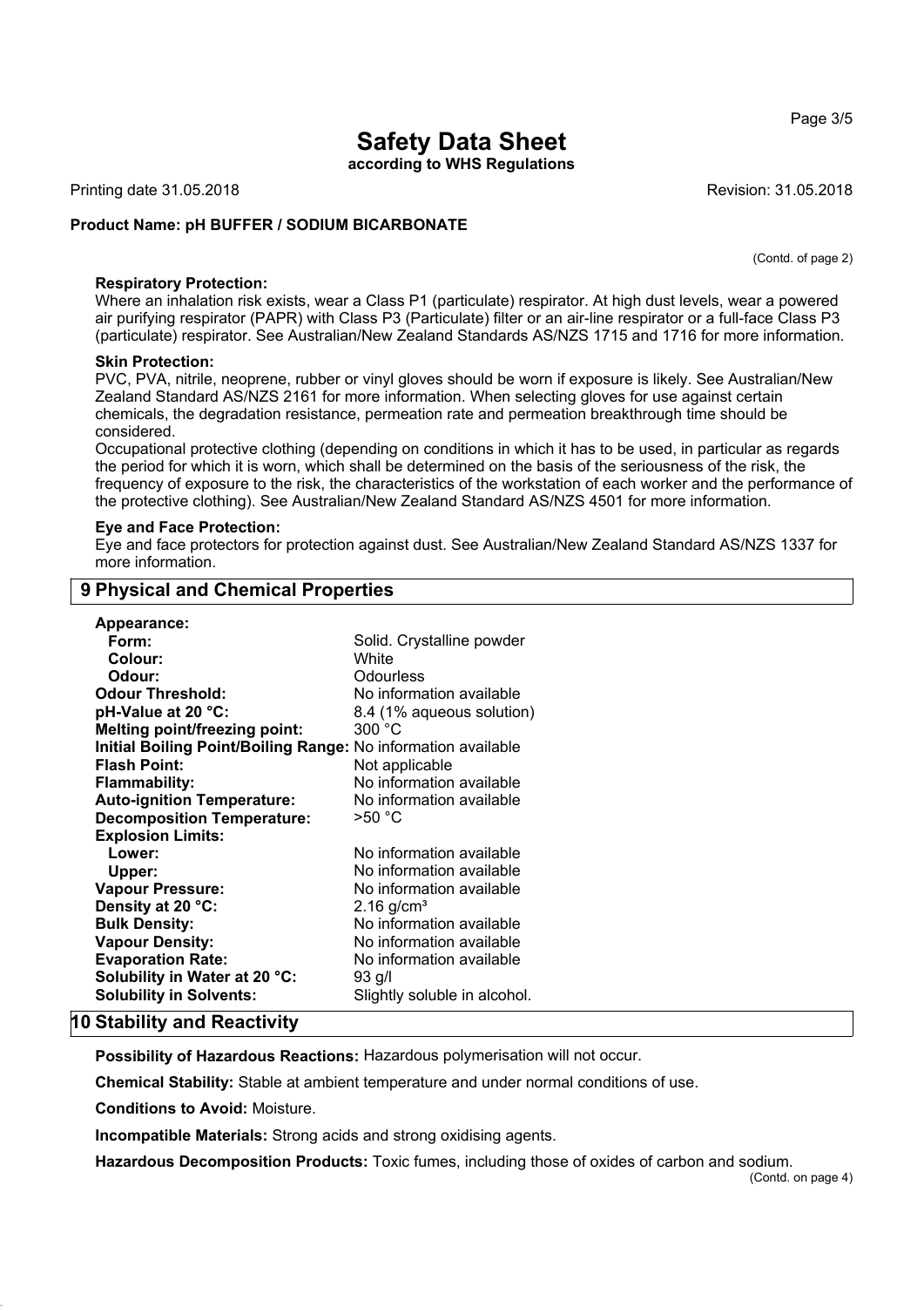#### Page 4/5

# **Safety Data Sheet**

**according to WHS Regulations**

Printing date 31.05.2018 **Revision: 31.05.2018** Revision: 31.05.2018

## **Product Name: pH BUFFER / SODIUM BICARBONATE**

(Contd. of page 3)

## **11 Toxicological Information**

# **Toxicity: LD**₅₀**/LC**₅₀ **Values Relevant for Classification: CAS: 144-55-8 Sodium bicarbonate** Oral LD<sub>50</sub> 3360 mg/kg (mouse) 4220 mg/kg (rat) **Acute Health Effects Inhalation:** Breathing in dust may result in respiratory irritation. **Skin:** Contact with skin will result in mild irritation. **Eye:** Exposure to the dust may cause discomfort due to particulate nature. May cause physical irritation to the eyes. **Ingestion:** Ingestion of large amounts can cause gastrointestinal disturbance, nausea, vomiting and diarrhoea. **Skin Corrosion / Irritation:** Based on classification principles, the classification criteria are not met. **Serious Eye Damage / Irritation:** Based on classification principles, the classification criteria are not met. **Respiratory or Skin Sensitisation:** Based on classification principles, the classification criteria are not met.

**Germ Cell Mutagenicity:** Based on classification principles, the classification criteria are not met.

**Carcinogenicity:** This product does NOT contain any IARC listed chemicals.

**Reproductive Toxicity:** Based on classification principles, the classification criteria are not met.

#### **Specific Target Organ Toxicity (STOT) - Single Exposure:**

Based on classification principles, the classification criteria are not met.

**Specific Target Organ Toxicity (STOT) - Repeated Exposure:** Based on classification principles, the classification criteria are not met.

**Aspiration Hazard:** Based on classification principles, the classification criteria are not met.

**Chronic Health Effects:** No information available

**Existing Conditions Aggravated by Exposure:** No information available

**Additional toxicological information:** No information available

## **12 Ecological Information**

**Ecotoxicity:** Avoid contaminating waterways.

| <b>Aquatic toxicity:</b> |                                                   |  |
|--------------------------|---------------------------------------------------|--|
|                          | CAS: 144-55-8 Sodium bicarbonate                  |  |
|                          | $EC_{50}/48$ h   4,100 mg/l (daphnia)             |  |
|                          | $LC_{50}/96$ h   7,100 mg/l (lepomis macrochirus) |  |
|                          | 7,700 mg/l (rainbow trout)                        |  |

**Persistence and Degradability:** No further relevant information available.

**Bioaccumulative Potential:** Bioaccumulation is not expected to occur.

**Mobility in Soil:** This product is highly mobile in water and soil. **Other adverse effects:** No further relevant information available.